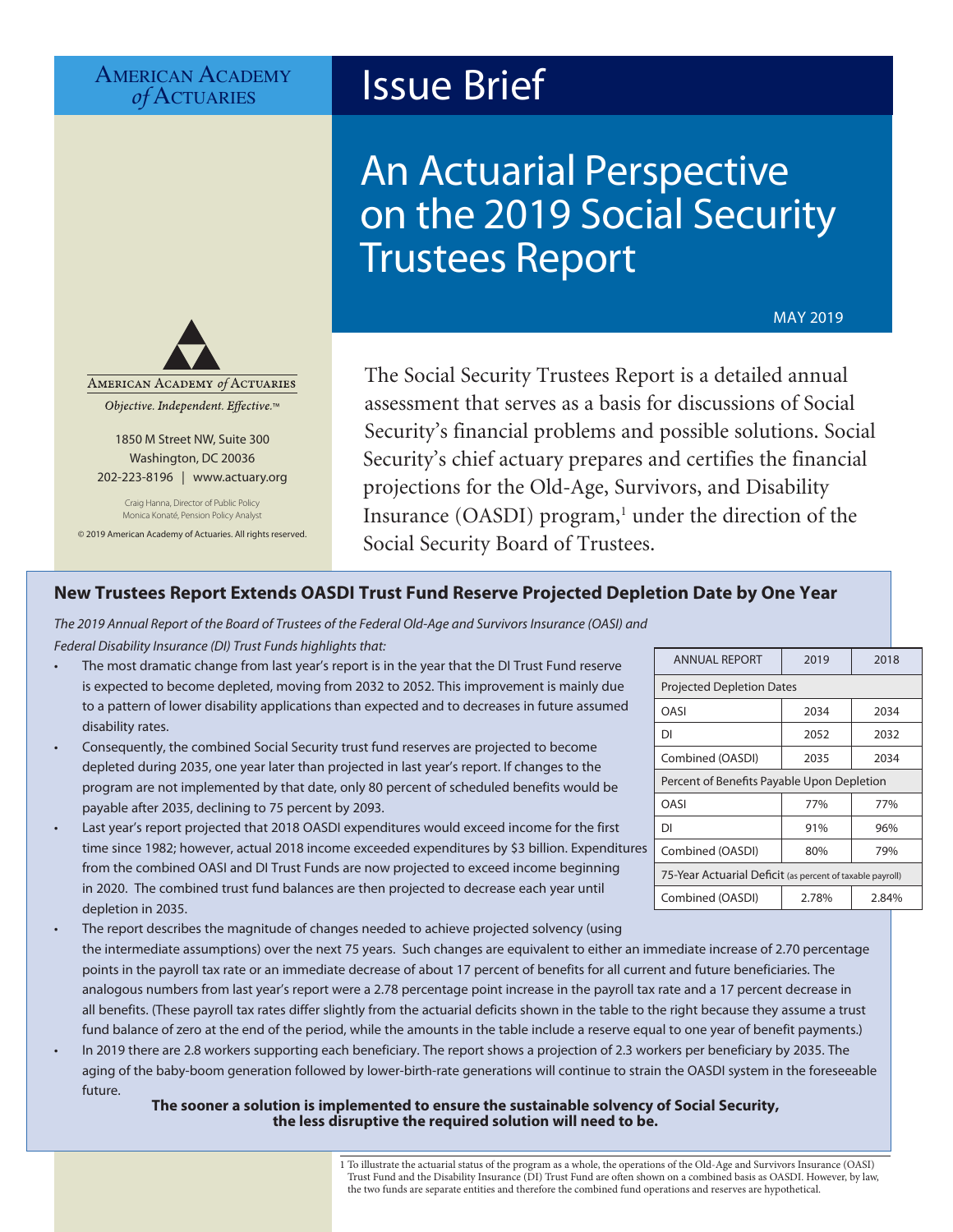Because future events are inherently uncertain, the report contains three 75-year financial projections to illustrate a broad range of possible outcomes. These projections, each based on a different set of assumptions, are referred to as intermediate, low-cost, and high-cost. The report also provides a sensitivity analysis for key assumptions and a projection based on a probability model (i.e., a stochastic forecast). The trustees consider the intermediate projection to be their best estimate. **All information in this issue brief is based on the intermediate projection unless otherwise noted.**

When trust fund reserves are depleted, tax income will be sufficient to provide about 75 percent to 80 percent of the scheduled benefits. Any changes to restore long-range solvency would require congressional action. Failure to act would likely cause a delay in some benefit payouts, which, if not addressed by subsequent congressional action, could result in benefit reductions. However, there is no precedent and no legislative guidance for what would happen if reserves are fully depleted.

### **Overview of Financial Status**

The Trustees Report provides separate measures and tests for solvency in the short range and in the long range. Our discussion of the short-range estimate includes details about the progression of the financial status from last year to this year. Our discussion of the long-range estimate includes an analysis detailing the conclusion that income will not be sufficient to pay for scheduled benefits in the long run. The two periods (short-range and long-range) are discussed separately below.

#### **Short-Range Estimates, 2019–2028**

Short-range financial adequacy is measured separately for the Old-Age and Survivors Insurance (OASI) and the Disability Insurance (DI) programs, as well as for the combined Old-Age and Survivors Insurance and Disability Insurance (OASDI) trust funds. The trustees have adopted a test for short-range financial adequacy2 based on projected trust fund ratios. (A trust fund ratio is the ratio of the trust fund assets at the beginning of the year to the benefits payable during the year.) The OASI fund and the combined OASDI fund meet the short-range financial adequacy test while the DI fund fails the test because trust fund ratios are less than 100 percent throughout the short-range period. Although the depletion date for the DI Trust Fund has been extended to 2052 due to favorable recent experience, the level of DI income is not sufficient to rebuild a trust fund balance that is greater than 100 percent.

Social Security's short-range OASDI financial projection is about the same as the projection made a year ago although moving the projection forward one year decreases the expected trust fund ratio at the beginning of the 10<sup>th</sup> year. The OASDI trust fund ratio is expected to drop from 273 percent at the beginning of the projection period to 130 percent in the 10th year of the projection period. Last year, the projected OASDI fund ratio in the 10<sup>th</sup> year was 137 percent. The total change in the projected  $10<sup>th</sup>$ -year trust fund ratio is a decline of 7 percentage points (137 percent declining to 130 percent). Moving the short-range estimate period one year forward alone caused a decline of 17 percentage points. A reconciliation of the changes in the projected 10<sup>th</sup> year trust fund ratio from last year to this year is shown on the next page.

2 The test of short-range financial adequacy for a trust fund is met if, based on the intermediate assumptions, (1) the estimated trust fund ratio is at least 100 percent at the beginning of the period and remains at or above 100 percent throughout the 10-year short-range period or (2) the ratio is initially less than 100 percent, reaches at least 100 percent within five years (without reserve depletion at any time during this period) and remains at or above 100 percent throughout the remainder of the 10-year short-range period.

**Members of the Social Security Committee include: Janet Barr, MAAA, ASA—***chairperson***; Gordon Enderle, MAAA, FSA, EA; Gerhard Gebauer, MAAA, EA; Ronald Gebhardtsbauer, MAAA, FSA, EA; Amy Kemp, MAAA, ASA, EA; Eric Klieber, MAAA, FSA; Alex Landsman, MAAA, FSA, EA; Jeffrey Leonard, MAAA, FSA, EA; Leslie Lohmann, MAAA, FSA, FCIA, EA, ECA; Gerard Mingione, MAAA, FSA, CERA, EA; and Jeffery M. Rykhus, MAAA, FSA.**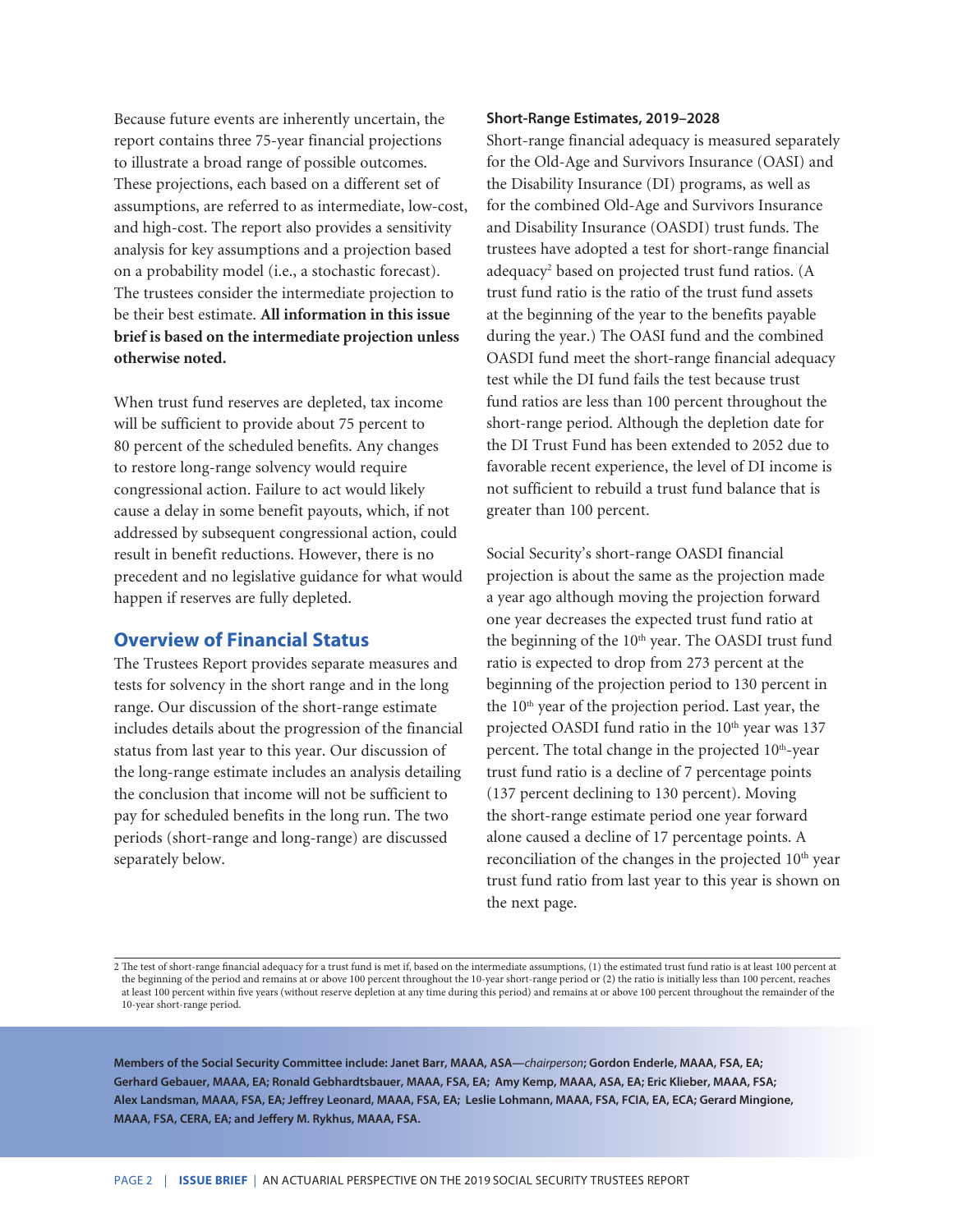

**FIGURE 1: OASDI TRUST FUND CASH FLOW (INCOME MINUS BENEFITS/EXPENSES)**

- Moving the short-range estimate period forward one year reduced the fund ratio by 17 percentage points.
- Changes in economic data and assumptions had no effect on the fund ratio.
- Changes in legislation and regulations had no effect on the fund ratio.
- Changes in demographic data and assumptions increased the fund ratio by 3 percentage points.
- Changes in programmatic data and assumptions increased the fund ratio by 7 percentage points.

#### **Trust Fund Asset Reserves**

Any excess of tax income over outgo is recorded as an asset reserve of the Social Security trust funds. These trust fund asset reserves are held in special U.S. Treasury securities that totaled \$2.9 trillion at the end of 2018 and represent the government's commitment to repay the borrowed funds whenever Social Security needs the money. Disregarding interest earnings on trust fund reserves, income has been less than costs beginning in 2010. From 2010 to date, reserves have been used each year, but the amount used has been less than the interest earnings on the trust fund for that year. As a result, the fund balance has continued to increase.

Trust assets are projected to increase by \$1 billion during 2019 (total income including earnings on trust fund assets is projected to be greater than benefit payments during 2019) and then are projected to decrease beginning in 2020 and to continue to decline throughout the remainder of the short-range estimate period and beyond.

#### **Income and Cost**

Figure 1 above shows the excess/(deficit) of income over cost after 1975. The historical excess of income over cost has created the current \$2.9 trillion in trust fund asset reserves. Starting in 2020, the OASDI trust fund is projected to begin to decline. Using the intermediate assumptions, the current Trustees Report shows the decline is projected to continue until depletion in 2035.

#### **Long-Range Estimates, 2019–2093**

Long-range estimates are based on a 75-year projection that covers the future lifetimes of nearly all current participants (those paying payroll taxes and those already retired) along with future expected participants in the program. Figure 2 shows that, beginning in 2035, trust fund asset reserves are projected to be depleted and the system is expected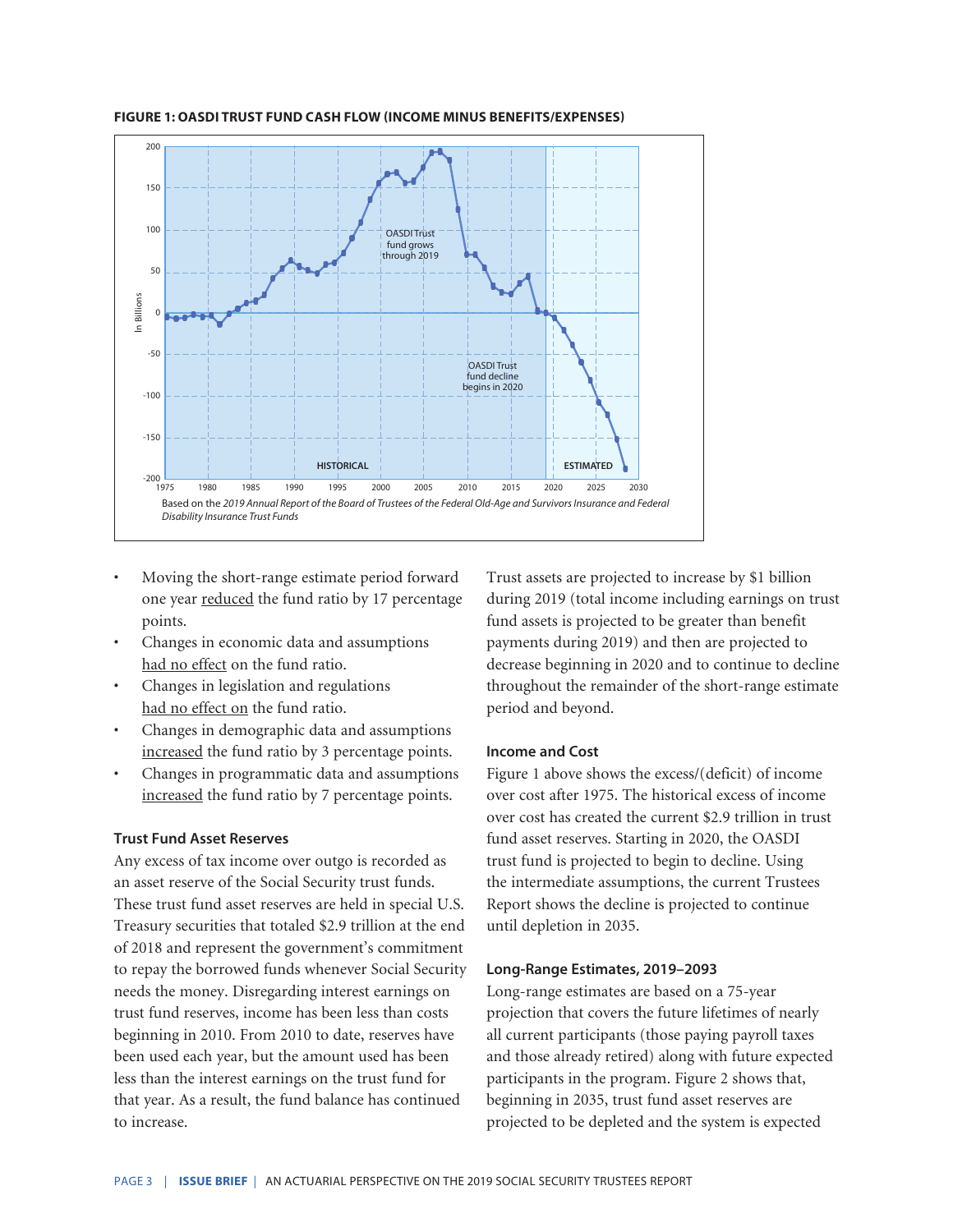

**FIGURE 2: PROJECTED ANNUAL COST AND TAX INCOME AS A PERCENTAGE OF TAXABLE PAYROLL**

to revert to a fully pay-as-you-go (PAYGO) system. This date is one year later than estimated in last year's report. After the projected depletion of reserves in 2035, Social Security income is projected to be sufficient to pay only 80 percent of scheduled benefits initially. This ratio decreases to 75 percent by 2093.

The net annual amounts of income (excluding interest) to, and outgo from, Social Security are expressed in the Trustees Report as percentages of taxable payroll. These percentages are known respectively as the **income rate** and **cost rate.** During the long-range estimate period of 2019–2093, the income rate will increase (due to taxation of Social Security benefits) from 12.85 percent to 13.36 percent of annual taxable payroll. The cost rate, meanwhile, will rise from 13.91 percent to 17.47 percent of taxable payroll. The difference between these two rates, called the **annual balance,** ranges from a deficit of 1.06 percent to a deficit of 4.11 percent of taxable payroll during the period from 2019 to 2093.

Using the intermediate assumptions, the projections show expenditures exceeding non-interest income in every year (as has been the case since 2010) and rising rapidly through 2038 as the baby-boom generation retires. While costs are expected to increase quickly, tax revenue is also expected to grow, but more slowly. After 2040, cost rates are projected to decrease through 2052 as the aging baby-boom generation dies and new retirees come from lower-birth-rate

generations. After 2052, projected cost rates increase through the end of the projection period primarily due to expected reductions in death rates at older ages.

**Actuarial balance** conveys the long-range solvency of Social Security in one number. It is the present value over the 75-year projection period of all income (including the current trust fund balance) less all costs (including a one-year cost reserve at the end of the period), divided by the present value of the taxable payroll over the same period. A positive ratio represents the average annual amount (expressed as a percent of taxable payroll) by which income exceeds the level necessary to have a projected trust fund balance at the end of the 75-year projection period equal to the projected scheduled benefits for the following year. A negative ratio indicates a deficiency in the income needed to meet this goal. The actuarial balance improved from a negative 2.84 percent in the 2018 report to a negative 2.78 percent in the 2019 Trustees Report. This improvement is due mainly to higher-than-expected death rates and changes in future rates of disability which take into account recent experience. Refer to the appendix for an expanded definition of actuarial balance.

The long-range expected increase in Social Security program costs relative to program income is caused principally by demographic trends. These demographic trends are very well known and are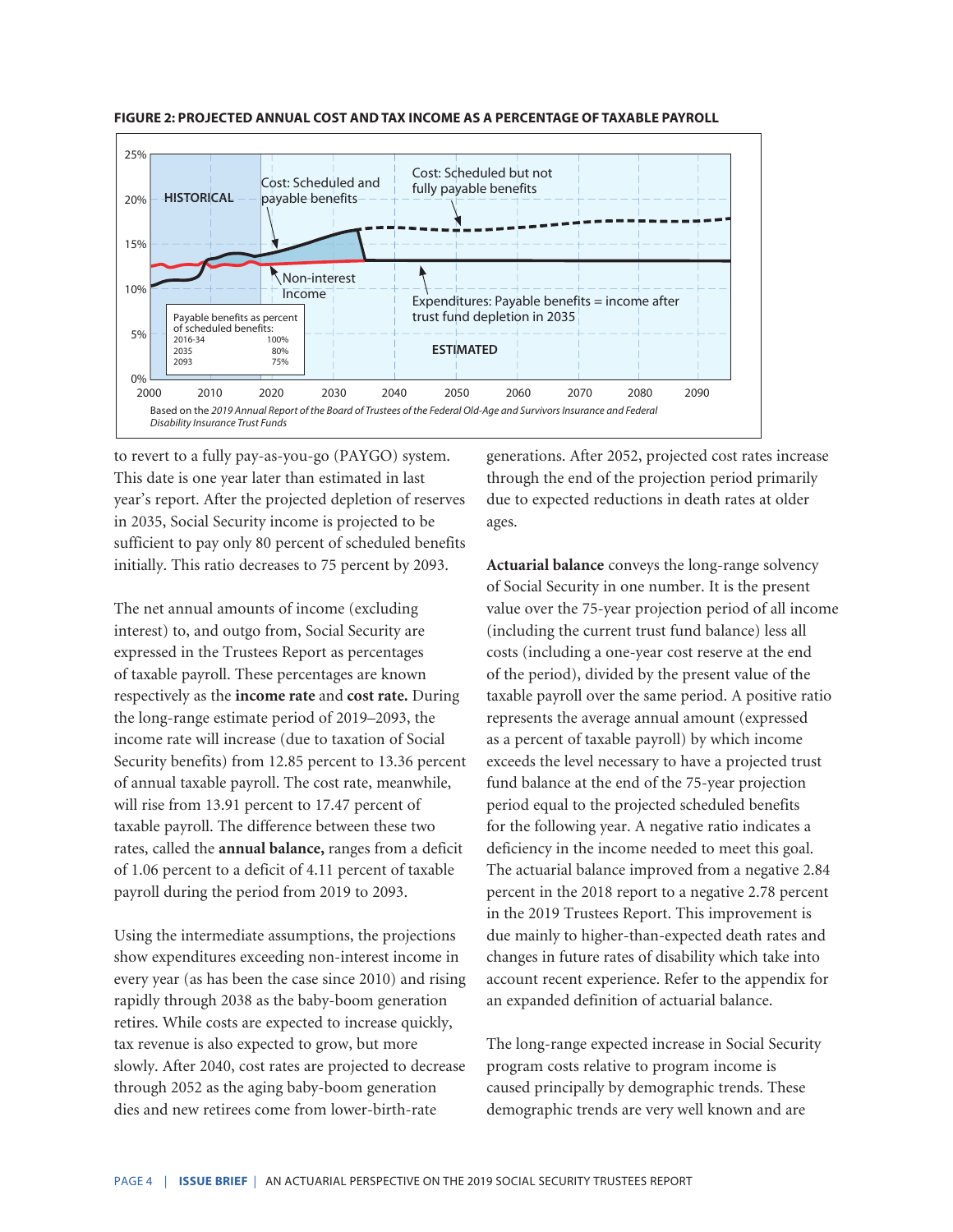generally referred to as "aging" or, sometimes, as "the aging of America." It is useful to further separate the aging trend into two components:

- (i) macro-aging, which is observed at the population level and refers to a shift in the age distribution of the population caused by the large decrease in birth rates beginning in the mid-1960s (the fertility drop after the large baby-boom generation); and
- (ii) micro-aging, which can be observed at an individual level and refers to the expected long-term increase in life expectancies caused by individuals living longer, on average, in each succeeding generation.

A third demographic component, which acts to partially offset macro-aging, is net immigration. Due to immigrants tending to be younger than the average covered OASDI worker, higher immigration can offset some of the change in the age distribution of the population caused by lower birth rates.

The ratio of covered workers to Social Security beneficiaries is expected to decrease significantly from 2.8 in 2018 to 2.3 in 2035, primarily due to macroaging, and then micro-aging will cause the ratio to further decline, albeit more slowly, to 2.1, by the end

of the 75-year projection period. This decrease over the projection period of approximately 25 percent is important in a system in which the dollars paid in must equal the dollars paid out—a PAYGO system.

Figure 3 shows the projected growth in the number of Social Security beneficiaries relative to the covered working population under the three sets of assumptions.

# **Conclusion**

In order to achieve viability of Social Security in the foreseeable future, any modifications to the system should include **sustainable solvency** as a primary goal. Sustainable solvency means that not only will the program be solvent for the next 75 years under the reform methods adopted, but also that the trust fund reserves at the end of the 75-year period will be stable or increasing as a percentage of the annual program cost. Refer to the appendix for a more complete explanation of sustainable solvency.

Providing for solvency beyond the next 75 years will require changes to address micro-aging, as beneficiaries will likely be receiving benefits for everlonger periods of retirement.

**FIGURE 3: NUMBER OF SOCIAL SECURITY BENEFICIARIES PER 100 WORKERS** Low-cost, intermediate, and high-cost projections.

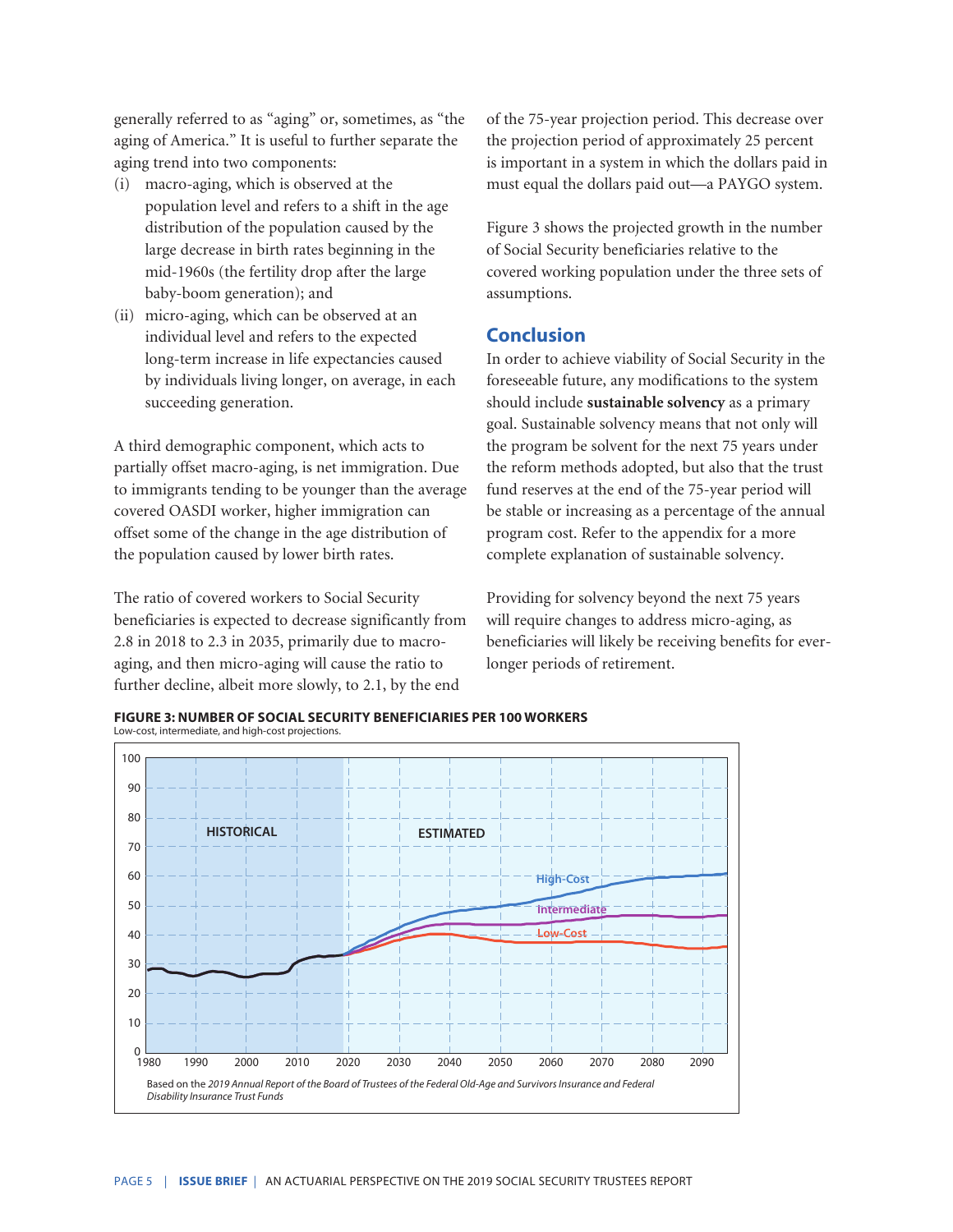Regardless of the types of changes ultimately enacted into law, measures to address Social Security's financial condition will best serve the public if implemented sooner rather than later. Some advantages of acting promptly are:

- Announcing changes to Social Security far in advance of implementation gives future beneficiaries time to plan for all aspects of retirement and modify their own financial planning.
- Implementation of program changes can be more gradual and span multiple generations of retirees.
- Public trust in the financial soundness of the Social Security program will improve.

Providing for solvency both during and after the period where the macro-aging trend impacts Social Security requires a timely and thoughtful solution. At the same time that changes are made to address the baby-boom generation bulge, changes could be made to address the ongoing micro-aging trends.

# Appendix

## **Measures of Financial Status**

The metrics used by the trustees to present the program's financial status are discussed in more detail below.

#### **Actuarial Balance**

**Actuarial balance** is calculated as the difference between the summarized income rate and the summarized cost rate over a period of years. The summarized income rate is the ratio of any existing trust fund plus the sum of the present value of scheduled tax income for each year of the period to the sum of the present value of taxable payroll for each year of the period. The summarized cost rate is the ratio of the present value of cost for each year of the period, including one year's outgo at the end of the period, to the sum of the present value of taxable payroll for each year of the period. "**Achieving actuarial balance**" means having a non-negative actuarial balance. Table 1 shows the components of actuarial balance.

In the 75-year period, 2019–2093, the actuarial deficit is 2.78 percentage points. The actuarial deficit decreased from the comparable figure of 2.84 percentage points a year ago due mainly to higher-than-expected death rates and changes is future rates of disability which take into account recent experience. Generally, the factors affecting the change in the actuarial deficit include the change in the valuation period; changes in demographic data and assumptions; changes in economic data and assumptions; disability data and assumptions; and method and programmatic data changes.

An immediate increase of 2.70 percentage points in the payroll tax (from 12.40 percent of payroll to 15.10 percent of payroll), a benefit reduction of about 17 percent, or some combination of the two, would pay all scheduled benefits during the period, but would *not* end the period with any trust fund reserve.

# **TABLE 1: LONG-RANGE ACTUARIAL BALANCE**

(percentage of taxable payroll)

| Period              | Summarized<br>Income Rate | Summarized<br>Cost Rate | <b>Actuarial Balance</b><br>(percentage points) $3$ |
|---------------------|---------------------------|-------------------------|-----------------------------------------------------|
| 25-year (2019-2043) | 14.55%                    | 16.28%                  | $-1.73$                                             |
| 50-year (2019-2068) | 13.97%                    | 16.36%                  | $-2.38$                                             |
| 75-year (2019-2093) | 13.81%                    | 16.60%                  | $-2.78$                                             |

3 The results shown in the Actuarial Balance column may not be equal to the difference between Summarized Income Rate and Summarized Cost Rate because of rounding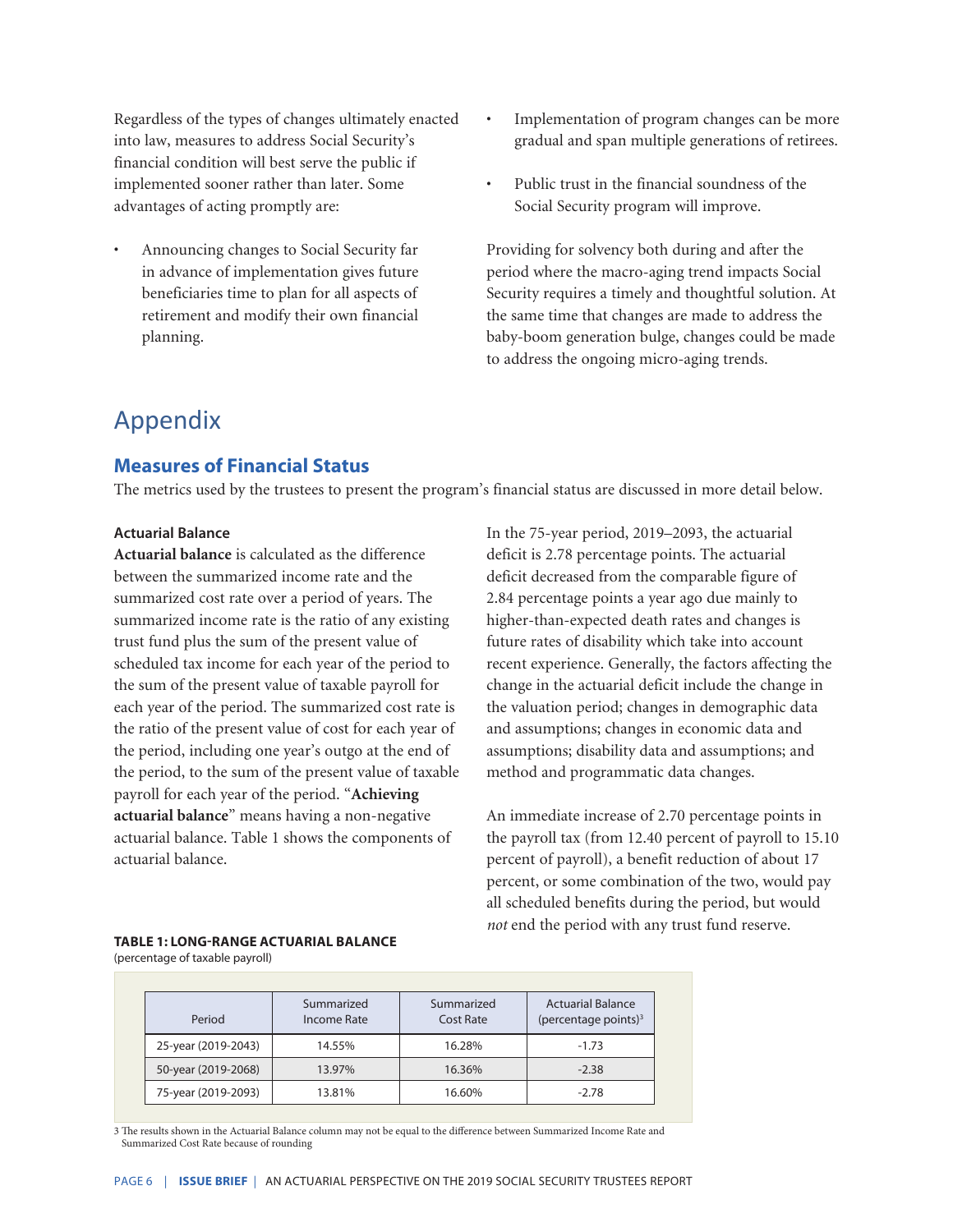#### **FIGURE 4: LONG-RANGE PROJECTIONS OF COMBINED OASDI TRUST FUND RATIO**

Low-cost, intermediate, and high-cost projections are labeled I, II, and III, respectively (assets as a percentage of annual cost).



The high-cost 75-year projection in the Trustees Report shows a far greater actuarial deficit—6.60 percent of taxable payroll. The low-cost projection is much more favorable, with a small positive actuarial balance for the 75-year period.

#### **Trust Fund Ratios**

The **trust fund ratio**, equal to trust fund assets as a percentage of the following year's cost, is an important measure of short-term solvency. A trust fund ratio of at least 100 percent indicates the ability to cover the expected scheduled benefits and expenses for the next year without any additional income. Figure 4 shows projected trust fund ratios under all three sets of assumptions.

As a measure of long-range solvency, the trust fund ratio shows when the program is expected to deplete reserves and become unable to pay full benefits scheduled under current law. Though Figure 4 illustrates the OASI and DI trust fund ratios separately, the combined OASDI trust fund reserve depletion (not shown in Figure 4) occurs in 2035 under the intermediate projection.

#### **Sustainable Solvency**

**Sustainable solvency** means the program is not expected to deplete reserves any time in the 75-year projection period, and trust fund ratios are expected to finish the 75-year projection period on a stable or upward trend.

Sustainable solvency is a stronger standard than actuarial balance in two ways. First, actuarial balance is based on averages over time, without regard to year-by-year figures that could indicate an inability to pay full benefits from trust fund assets at some point along the way. Second, a positive actuarial balance can exist even when trust fund ratios toward the end of the period are trending sharply downward.

Sustainable solvency, in contrast, requires strict yearby-year projected solvency AND trust fund ratios that are level or trending upward toward the end of the period. For example, following the last major Social Security reform in 1983, the 1983 Trustees Report projected a positive actuarial balance under the intermediate assumptions, but the annual balances (annual difference between the income rate and the cost rate) were negative and declining at the end of the 75-year period. That report showed a positive actuarial balance but did not show sustainable solvency. As a result, the actuarial balance generally has been declining since then, primarily as a consequence of the passage of time. It is important to note that this result was exactly what the Trustees Report projected in 1983. More than 35 years later, it should be no surprise that large and growing actuarial deficits are now projected at the end of the long-range projection period. Adequate financing beyond 2093, or sustainable solvency, would require larger program changes than needed to achieve actuarial balance.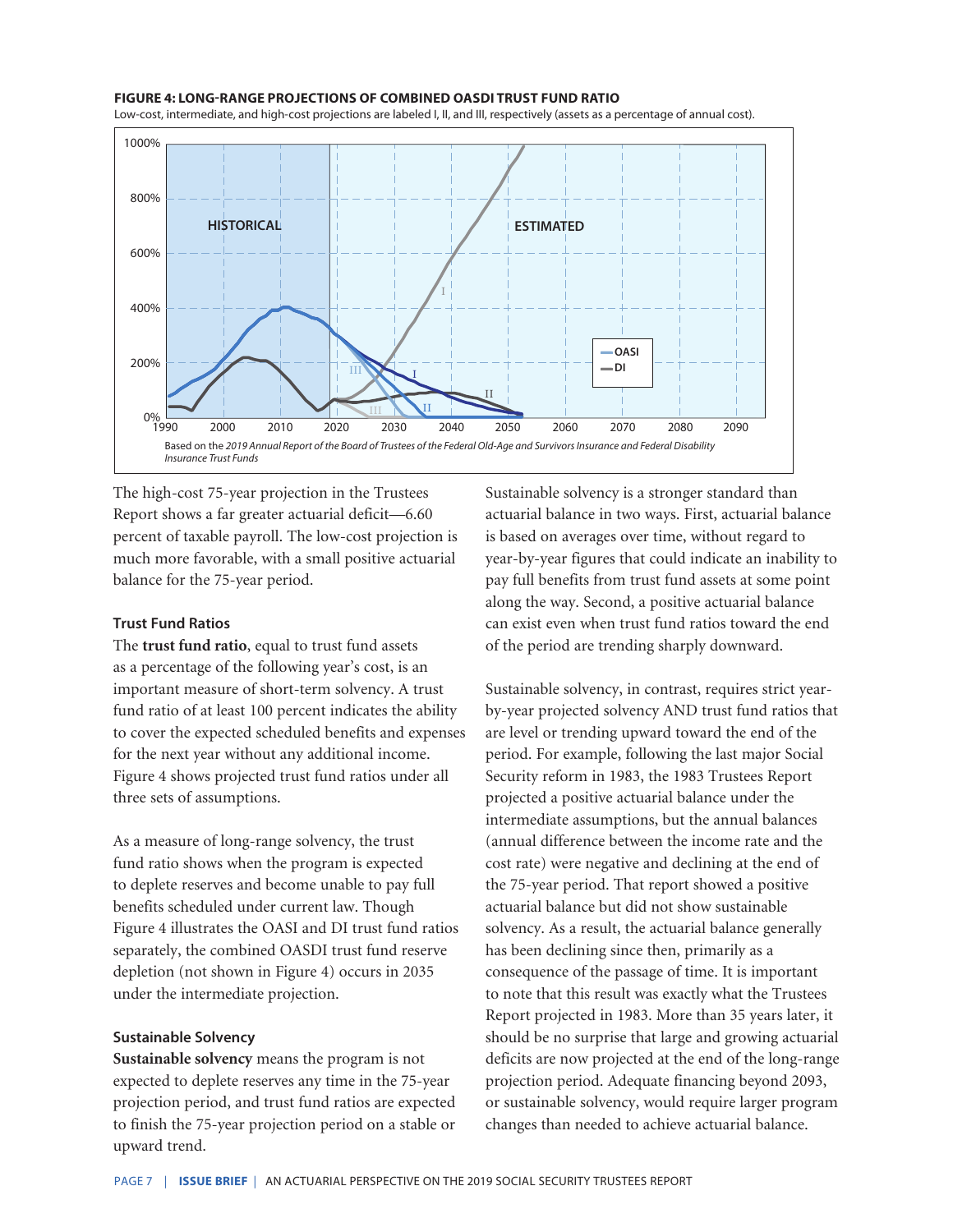|                                                                                     | 10-Year Average<br>of Estimated and<br><b>Historical Values</b> |                         | Long-Range Values       |                             |                                 |
|-------------------------------------------------------------------------------------|-----------------------------------------------------------------|-------------------------|-------------------------|-----------------------------|---------------------------------|
|                                                                                     |                                                                 | Estimated 2018<br>Value | Low-Cost<br>Assumptions | Intermediate<br>Assumptions | High-Cost<br><b>Assumptions</b> |
| Fertility (children per woman)                                                      | 1.86                                                            | 1.74                    | 2.2                     | 2.0                         | 1.8                             |
| Mortality reduction (assumed<br>average annual decrease in<br>adjusted death rates) | $0.79\%$ <sup>4</sup>                                           | 1.36%                   | 0.41%                   | $0.77\%$                    | 1.16%                           |
| Annual net immigration<br>(thousands)                                               | 1.061 <sup>4</sup>                                              | 1,404                   | 1,601                   | 1,265                       | 949                             |
| Productivity growth<br>(total U.S. economy)                                         | $1.01\%$ <sup>4</sup>                                           | 0.82%                   | 1.93%                   | 1.63%                       | 1.33%                           |
| Real-wage growth                                                                    | $0.79\%$ <sup>4</sup>                                           | 0.40%                   | 1.84%                   | 1.21%                       | 0.60%                           |

#### **TABLE 2: CURRENT AND LONG-RANGE VALUES OF KEY ECONOMIC AND DEMOGRAPHIC ASSUMPTIONS**

Based on the *2019 Annual Report of the Board of Trustees of the Federal Old-Age and Survivors Insurance and Federal Disability Insurance Trust Funds* 4 Updates made to the historical data affected the 10-year average death rates, the immigration rates, the productivity growth rates, and the real-wage growth rates compared to those shown in the prior-year issue brief.

#### **Unfunded Obligation**

The **unfunded obligation** is another way of measuring Social Security's long-term financial commitment. To compute it, the year-by-year streams of future estimated cost and income are discounted with interest and then summed to obtain their present values. Based on these present values, the general formula for computing the unfunded obligation is:

Present value of future cost (benefits and expenses) *minus* the present value of future income from taxes *minus* current trust fund assets.

Present value of future cost (benefits and expenses) minus the present value of future income from taxes minus current trust fund assets.

The unfunded obligation may be computed and presented in several ways. Perhaps the most useful way is based on taxes and benefits for an open group of participants over the next 75 years, including many people not yet born, the same as was calculated in the basic projections. That methodology is consistent with the primarily pay-as-you-go way the program is designed and run. Although the trustees provide alternative calculations based on the closed group of current participants, we believe the open group basis avoids certain misleading outcomes. For example, if the program had an actuarial balance of exactly zero (i.e., projected resources match projected obligations), the open-group measure of the unfunded obligation would be zero, while the closed-group measure would show a substantial unfunded obligation.

The dollar amount of unfunded obligation is easier to interpret if put in perspective—for example, by comparing it with the size of the economy over the same period. The unfunded obligation is often presented as a percentage of the present value of either taxable payroll or of gross domestic product (GDP). At the beginning of 2019, the open-group unfunded obligation over the next 75 years was \$13.9 trillion (up from \$13.2 trillion last year). This now represents 2.61 (2.68 last year) percent of taxable payroll, or 0.9 (1.0 last year) percent of GDP.

In recent years, the Trustees Reports have also presented the unfunded obligation based on stretching the 75-year projection period into infinity. The infinite horizon projections project all annual balances beyond 75-years assuming that the current law, demographic assumptions, and economic trends from the 75-year projection continue indefinitely; in practice, this is highly problematic. Projections over an infinite time period have an extremely high degree of uncertainty. Troublesome inconsistencies can arise among demographic and program-specific assumptions. By assuming that longevity keeps increasing forever while retirement ages remain static, for example, the infinite time period forecast will eventually result in an extremely long period of retirement.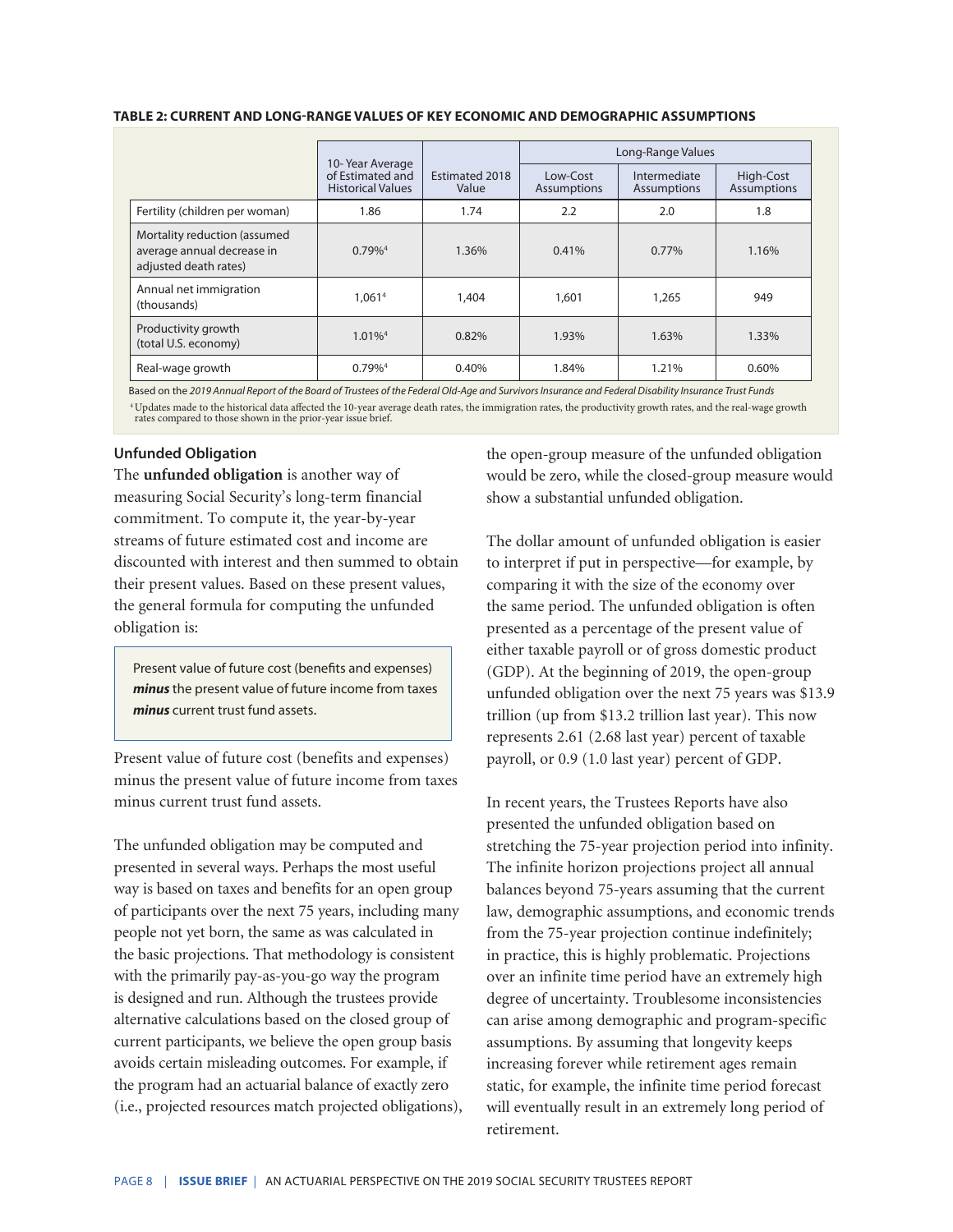| <b>TABLE 3: SENSITIVITY TO VARYING ANY OF THREE KEY ASSUMPTIONS</b> |  |
|---------------------------------------------------------------------|--|
|---------------------------------------------------------------------|--|

| Results based on Intermediate<br>Assumptions, with one assumption changed at a time |                                                        |                       |
|-------------------------------------------------------------------------------------|--------------------------------------------------------|-----------------------|
| Favorable<br>Change                                                                 | Intermediate Assumption                                | Unfavorable<br>Change |
|                                                                                     |                                                        |                       |
| 2.2                                                                                 | 2.0                                                    | 1.8                   |
| 2.37%                                                                               | 2.78%                                                  | 3.22%                 |
| 2035                                                                                | 2035                                                   | 2035                  |
|                                                                                     |                                                        |                       |
| 0.41%                                                                               | 0.77%                                                  | 1.16%                 |
| 2.31%                                                                               | 2.78%                                                  | 3.29%                 |
| 2035                                                                                | 2035                                                   | 2035                  |
|                                                                                     |                                                        |                       |
| 1.84%                                                                               | 1.21%                                                  | 0.60%                 |
| 1.70%                                                                               | 2.78%                                                  | 3.88%                 |
| 2038                                                                                | 2035                                                   | 2033                  |
|                                                                                     | Ultimate percentage increase in wages in excess of CPI |                       |

Based on the *2019 Annual Report of the Board of Trustees of the Federal Old-Age and Survivors Insurance and Federal Disability Insurance Trust Funds*

## **Measures of Uncertainty**

Because the future is unknown, the trustees use alternative projections and other methods to assess how the financial results may vary with changing economic and demographic experience.

#### **Alternative Sets of Assumptions**

Table 2 shows a comparison between recent values and ultimate long-range values of five key assumptions used in each of the three projections. The fertility assumption has not changed from last year's report. The ultimate values of the mortality reduction assumption were the same as last year's report except for a 0.01 percentage point increase in the high-cost assumption. The ultimate values for annual net immigration have decreased from the ultimate values in last year's report due to an expected increase in the number of other-thanlawful permanent residents leaving the country or changing their status to lawful permanent resident. The ultimate productivity growth assumptions each decreased by 0.05 percentage points from the prior valuation. The real-wage growth assumption increased by 0.01 percentage points for the intermediate assumption and 0.02 percentage points for the low- and high-cost assumptions.

#### **Sensitivity Analysis**

The low-cost and high-cost projections change all the major intermediate assumptions at once in the same direction, either favorably or unfavorably. In contrast, there might be some interest in how the projections change when only one key assumption is changed at a time, either favorably or unfavorably. A sensitivity analysis shows exactly this. Just one assumption is changed at a time to determine the financial impact. Table 3 gives results of three sensitivity tests focusing on total fertility rate, mortality reduction, and real-wage growth. A significant component of the differences between low-cost, intermediate, and high-cost projections is the real-wage growth (specifically the difference between inflation and real wages, or the real-wage differential). Actuarial balance and projected depletion date both change materially based on either a favorable or unfavorable shift to this component.

If the real-wage growth assumption was favorably changed from 1.21 percent to 1.84 percent, for example, the actuarial deficit would be reduced from 2.78 percent of taxable payroll to 1.70 percent, and the year of trust fund asset reserve depletion would be extended from 2035 to 2038.